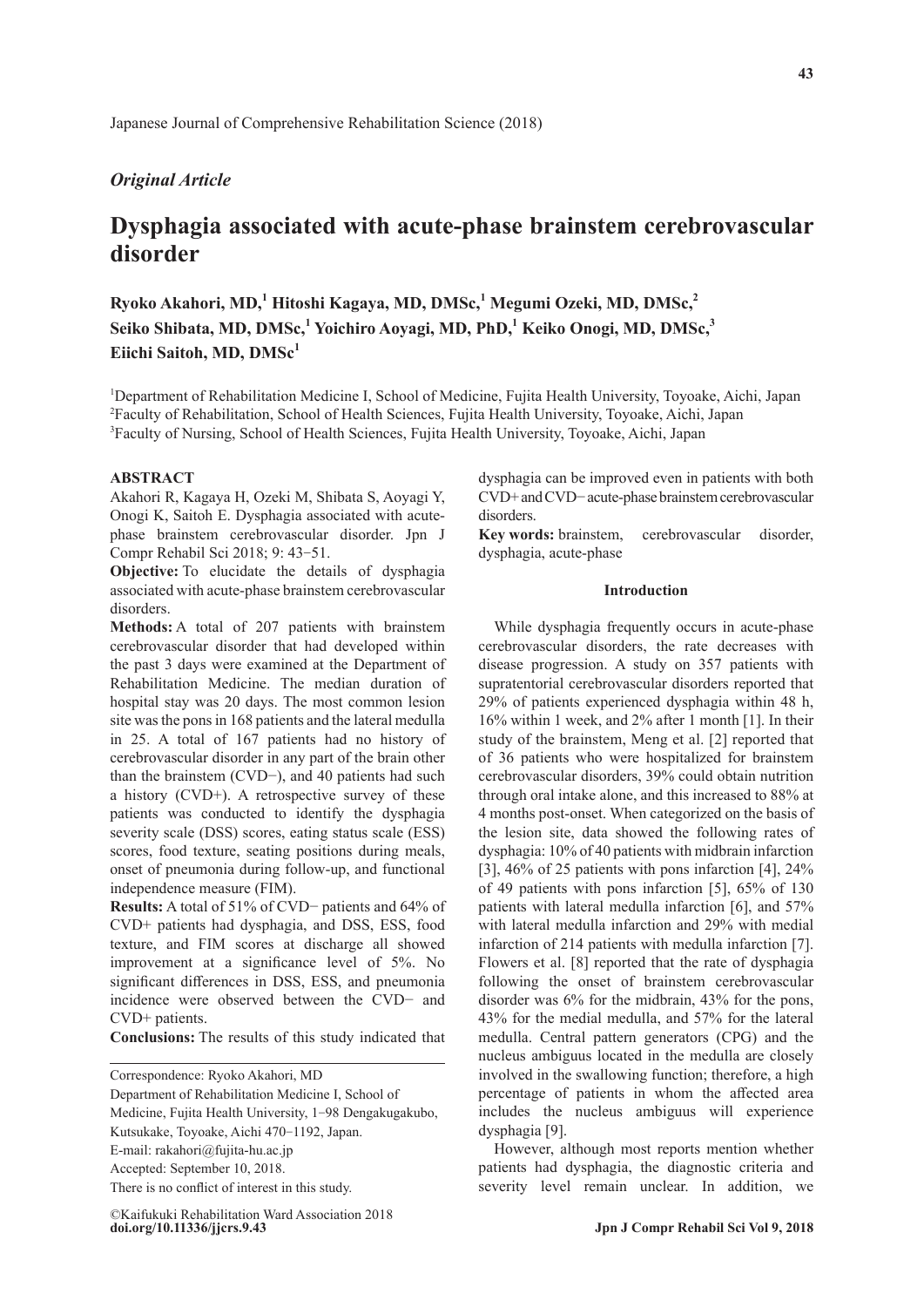conducted a thorough search of the available literature and found no reports that included details regarding food texture and the ways of dealing with dysphagia, particularly in patients with acute-phase brainstem cerebrovascular disorders. Thus, the objective of the present study was to elucidate the details of dysphagia in patients with these disorders.

#### **Methods**

This study was approved by the local Institutional Review Board. Subjects included patients who were admitted to Fujita Health University Hospital between June 2010 and May 2017 for brainstem cerebrovascular disorders and who were examined by the Department of Rehabilitation Medicine within 3 days of onset. Exclusion criteria were acute-phase cerebrovascular disorders located in other than the brainstem at the time of onset and a history of previous brainstem cerebrovascular disorders. A total of 207 patients (137 males and 70 females) met the criteria. The age was  $71\pm12$  years (mean  $\pm$  SD). Investigation of primary disease indicated that 63 patients had branch atheromatous disease (BAD), 61 had lacunar infarction, 31 had hypertensive cerebral hemorrhage, 22 had atherothrombotic brain infarction, 9 had dissecting cerebral aneurysm, 4 had cardiogenic cerebral embolism, 1 had cerebral infarction following endovascular repair of cerebral aneurysm, 3 had cerebral hemorrhage due to cavernous hemangioma, and 13 had an unknown mechanism of pathogenesis. BAD was defined as infarct in contact with the basilar part of the pons, without a major artery with a high degree of stenosis or occlusion, or clear embolic source. Investigation of the affected sites revealed the following: 4 cases in the midbrain, 168 in the pons, 25 in the lateral medulla, 6 in the medial medulla, 2 in the semilateral medulla, and 2 extending from the pons to the midbrain.

In our hospital, all patients with cerebrovascular disorders are referred to the Department of Rehabilitation Medicine, and all patients receive swallowing exercise under the guidance of a speechlanguage―hearing therapist; exceptions would be if a physician determines that the patient is ineligible for oral intake because of poor overall condition or if the patient has no problem with their swallowing function. Swallowing exercises were determined according to the condition of each patient and comprised indirect exercises, such as cervical relaxation, cervical range of motion training, breathing training, thermal stimulation, Shaker exercise, Mendelsohn maneuver, supraglottic swallow, and balloon dilation, as well as direct exercises, such as diet modification, multiple swallowing, and think swallow [10-13].

Determinations of dysphagia severity, the possibility of oral intake, and food texture were made by physiatrists, the physicians in charge, the speech―

language―hearing therapist, and ward nurses. The following data were collected at the initial examination at the Department of Rehabilitation Medicine and at discharge for both patients with no history of cerebrovascular disorders in sites other than the brainstem (CVD−) and those with such a history (CVD+): Information on Dysphagia Severity Scale (DSS) score, Eating Status Scale (ESS) score [14], food texture, seating position during meals, and Functional Independence Measure (FIM) both at initial examination in the Department of Rehabilitation Medicine and at discharge. Pneumonia onset during follow-up, and Glasgow coma scale (GCS) at admission. These were obtained from medical records at our hospital and retrospectively investigated. DSS was assessed using videofluoroscopic examination of swallowing (VF), videoendoscopic evaluation of swallowing (VE), and available screening tests. The staple food textures utilized were regular rice, soft rice, rice porridge, jellied porridge, and none (five steps). Side dish textures were regular vegetables, softened vegetables, dysphagia diet, dysphagia diet soups (thickened), puree with lumps, puree, and none (seven steps). Liquids were determined according to the National Dysphagia Task Force criteria and assessed on a four-step scale: no thickening required, nectar-thick, honey-thick, and liquids prohibited [15]. Dysphagia diet foods utilized at our hospital had degrees of solidness that could be coordinated with chewing with the gums. The soups provided with the dysphagia diet were thickened dysphagia diet soups with the consistency of nectar.

Statistical analysis was conducted using SPSS version 23 software. Data at the initial examination in the Department of Rehabilitation Medicine and those at discharge were compared using the Wilcoxon signed-rank test. Comparisons between CVD− and CVD+ and GCS data were conducted using the Mann-Whitney *U* test, and  $2 \times 2$  cross table data were analyzed using the chi-squared or Fisher's exact test. *p*<0.05 was considered statistically significant.

# **Results**

The median period between onset and initial examination at the Department of Rehabilitation Medicine was 2 days, and the median duration of hospital stay was 20 days. Investigation of postdischarge destinations for all 207 patients indicated that 118 (57%) went home, 57 (28%) went to a convalescence hospital, 13 (6%) were transferred to another hospital, 11 (5%) died during their hospital stay, 6 (3%) were institutionalized, and 2 (1%) were transferred to another department at our hospital. A total of 41 (20%) patients underwent VF and/or VE assessment of swallowing function during hospitalization. Of these 41 patients, 15 (7%) underwent both VF and VE, 8 (4%) underwent VF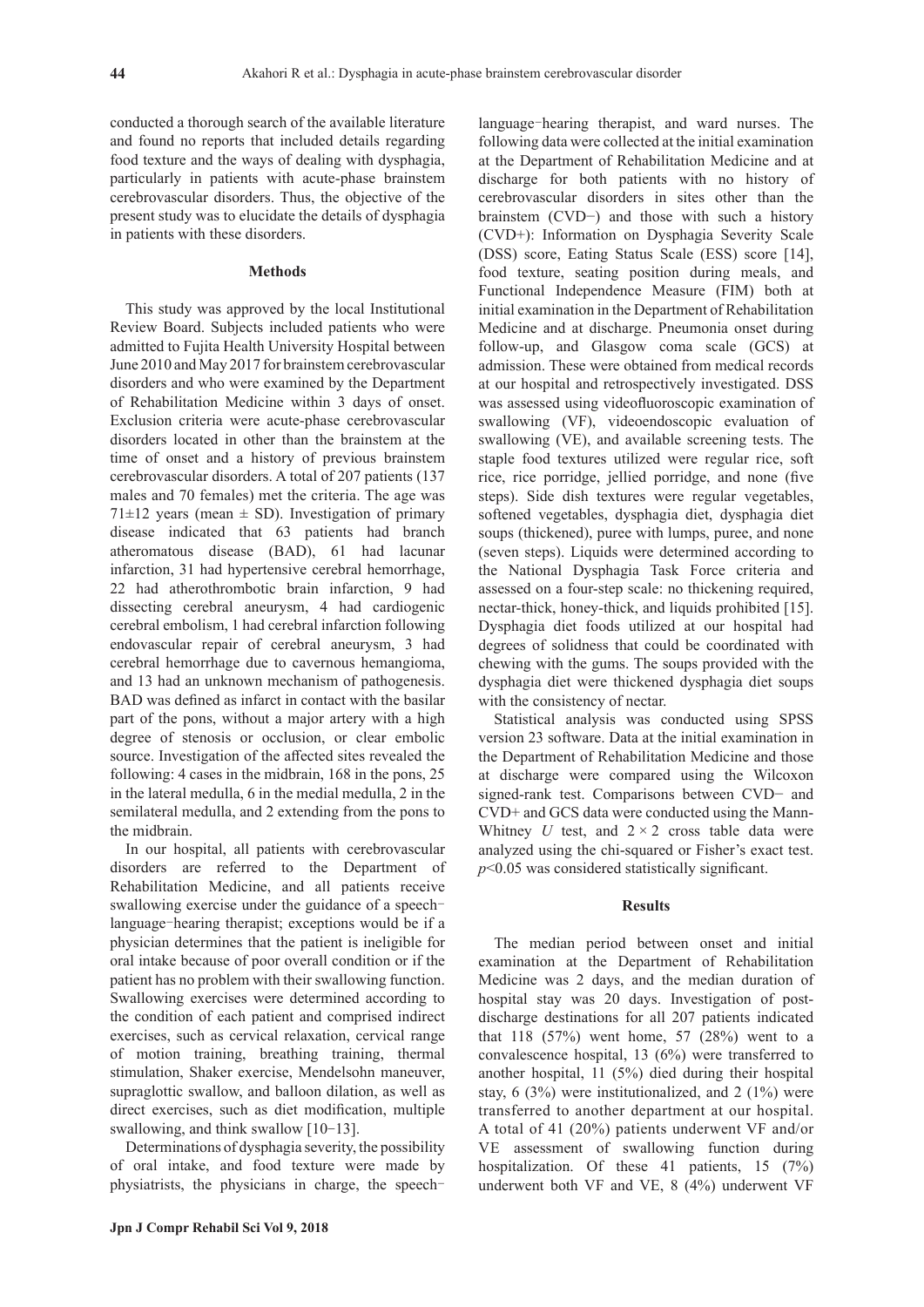only, and 18 (9%) underwent VE only. Intervention by a speech–language–hearing therapist was implemented for 116 (56%) patients during hospitalization. A total of 167 patients were CVD− and 40 were CVD+.

In CVD− patients, the lesions were located in the right side in 73, left in 82, and both sides in 12. It was difficult to determine DSS because it was impossible to satisfactorily assess the swallowing function of 14 patients during the initial examination at the Department of Rehabilitation Medicine and 12 patients at discharge. Of the 153 patients who were assessed for DSS both during the initial examination at the Department of Rehabilitation Medicine and at discharge, DSS 7 was the most common score at both time points, and DSS scores showed a significant improvement at discharge  $(p < 0.001)$ . In CVD+ patients, the lesions were located in the right side in 17, left in 16, and both sides in 7. It was not possible to determine the DSS score both at initial examination and at discharge in one patient but it was possible in the other 39. Among these 39 patients, most had a score of DSS 3 at initial examination and DSS 7 at discharge, indicating significant improvement (*p*= 0.019). DSS scores at initial examination and discharge showed no significant differences between CVD− and CVD+ patients (Fig. 1).

The percentage of patients with a DSS score of  $\leq$ 5, indicating the presence of dysphagia, was 51% at initial examination and 38% at discharge for CVD− patients and 64% at initial examination and 54% at discharge for CVD+ patients. For patients with lesions located in the pons, 15% of CVD− patients and 20% of CVD+ patients were still undergoing enteral feeding at discharge. No significant differences were found between CVD− and CVD+ patients in terms of the percentage of patients with dysphagia at initial examination and discharge or the percentage of patients undergoing enteral feeding at discharge (chisquared test) (Table 1).

Among CVD− patients, 148 (89%) were able to orally ingest food during their hospital stay. Investigation of their seating position at the start of meals indicated that 127 were in the seated position and 21 were in a reclining position, with one patient at an angle of elevation of 75°, 13 at 60°, and 7 at 45°. For 15 patients, the angle was determined based on results of a swallowing function assessment (either VF or VE), and in the remaining 6 patients, angle coordination was conducted because they had difficulty in maintaining the seated position. Based on the results of VF or VE, 7 patients performed head rotation during oral food intake; 5 patients performed rotation to the affected side of the head during oral intake, and 2 of these no longer needed to perform head rotation by the time they were discharged. Three patients performed both head rotation and reclining position at the start of meals, and 2 of these 3 patients also performed trunk rotation to the non-affected side. At discharge, 1 patient was able to orally ingest food in a seated position without head rotation, 1 in a seated position with head rotation to the affected side, and 1 at an elevation angle of 45° with head rotation to the affected side. No patients required trunk rotation at discharge. In 2 patients, because the bolus tended to be passed on the affected side from the start of oral intake until discharge, they performed head rotation to the non-affected side in a seated position. At discharge, 140 patients were able to orally ingest food in a seated position. Of these, 51% of patients with lesions in the pons and 62% of those with lesions in the lateral medulla were able to orally



**Figure 1.** Changes in Dysphagia Severity Scale (DSS). DSS scores at initial examination and discharge showed no significant differences between CVD− and CVD+ patients (Mann-Whitney *U* test). DSS scores showed a significant improvement at discharge both in CVD− (*p* < 0.001) and in CVD+ (*p* = 0.019) patients (Wilcoxon signed-rank test).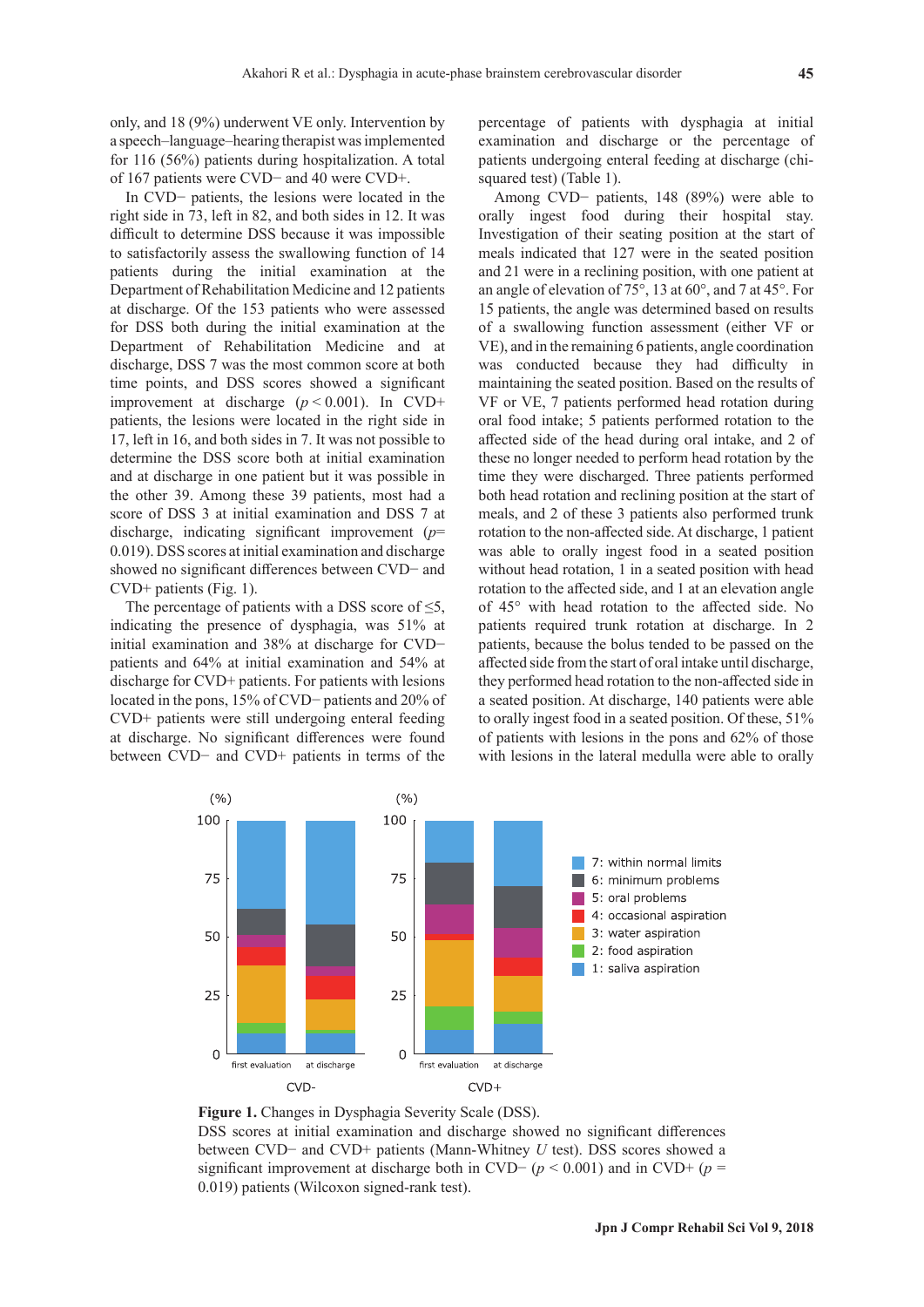|                     |                       |                                                 |                         | At the start of meals |                    | At discharge             |                |                                |
|---------------------|-----------------------|-------------------------------------------------|-------------------------|-----------------------|--------------------|--------------------------|----------------|--------------------------------|
| Lesion              | Number of<br>patients | Presence of dysphagia<br>at initial examination | Reclining<br>position   | Head<br>rotation      | Trunk<br>rotation  | Presence of<br>dysphagia | Regular diet   | Presence of<br>tube<br>feeding |
| Midbrain            | 4                     | $\theta$                                        | $0(0\%)$                | $0(0\%)$              | $0(0\%)$           | 1(25%)                   | 3(75%)         | 1(25%)                         |
| Pons                | 133                   | 66                                              | $18(14\%)$              | $1\%$ )<br>$\perp$ (  | $0(0\%)$           | 48 (36%)                 | 68 ( 51%)      | 20(15%)                        |
| Lateral medulla     | 21                    | 9                                               | $2(10\%)$               | 5(24%)                | $5\%$<br>$\perp$ ( | 7(33%)                   | 13(62%)        | $0(0\%)$                       |
| Medial medulla      | 5                     | $\theta$                                        | $0\%$<br>0 <sup>0</sup> | $0(0\%)$              | $0(0\%)$           | $0(0\%)$                 | $5(100\%)$     | $0(0\%)$                       |
| Semilateral medulla | $\overline{c}$        | 2                                               | $1(50\%)$               | $1(50\%)$             | $1(50\%)$          | $1(50\%)$                | $1(50\%)$      | $0(0\%)$                       |
| Pons+midbrain       | 2                     |                                                 | $0\%$<br>0(             | $0(0\%)$              | $0(0\%)$           | $1(50\%)$                | $1(50\%)$      | $1(50\%)$                      |
| Total               | 167                   | $78(51\%*)$                                     | 21(13%)                 | $4\%$                 | $2(1\%)$           | 58 (38%*)                | $55\%$<br>91 ( | 22(13%)                        |

## **Table 1.** Lesions and dysphagia.

a. CVD−

b. CVD+

|                     | patients |                                                           | At the start of meals |                  |                         | At discharge             |              |                                |
|---------------------|----------|-----------------------------------------------------------|-----------------------|------------------|-------------------------|--------------------------|--------------|--------------------------------|
| Lesion              |          | Number of Presence of dysphagia<br>at initial examination | Reclining<br>position | Head<br>rotation | Trunk<br>rotation       | Presence of<br>dysphagia | Regular diet | Presence of<br>tube<br>feeding |
| Midbrain            | 0        |                                                           |                       |                  |                         |                          |              |                                |
| Pons                | 35       | 22                                                        | $4(11\%)$             | $0(0\%)$         | $0\%$<br>0 <sup>0</sup> | $19(54\%)$               | 15 (43%)     | 7(20%)                         |
| Iateral medulla     | 4        | 2                                                         | 1(25%)                | $2(50\%)$        | 1(25%)                  | 1(25%)                   | $0(0\%)$     | $0\%$<br>0 <sup>0</sup>        |
| Medial medulla      |          |                                                           | $0\%$<br>0(           | $0(0\%)$         | $0\%$<br>0(             | $1(100\%)$               | $0(0\%)$     | $1(100\%)$                     |
| Semilateral medulla | 0        |                                                           |                       |                  |                         |                          |              |                                |
| Pons+midbrain       | 0        |                                                           |                       |                  |                         |                          |              |                                |
| Total               | 40       | $25(64\%*)$                                               | 5(13%)                | $5\%)$           | $3\%)$                  | $21(54\%*)$              | 152 (38%)    | $20\%$<br>86                   |

\*Excluding patients who cannot be evaluated on the Dysphagia Severity Scale (DSS).

ingest regular food (Table 1).

Among CVD+ patients, 34 (85%) were able to orally ingest food during hospitalization. Investigation of their seating positions at the start of meals indicated that 29 were in the seated position and 5 were in a reclining position, with 3 at an elevation angle of 60° and 2 at 45°. Based on the swallowing function assessments on 4 of 5 patients, 1 selected a position other than the seated position when starting oral intake of food because it was difficult for this patient to maintain the seated position. Two patients also performed head rotation to the affected side at the start of oral ingestion, but at discharge both no longer needed to perform head rotation. One of these patients was at an elevation angle of 60° and performed trunk rotation to the non-affected side at the start of meals, but at discharge, this patient no longer required either head or trunk rotation and was able to orally ingest food in a seated position. At discharge, 32 patients were able to orally ingest food in a seated position, and 43% of those with lesions in the pons were able to ingest regular food.

The necessity for coordination of seating position for patients with lesions in the pons and lateral medulla, which were most patients, is shown in Table 2. A significantly smaller number of patients with pons lesions required head rotation ( $p < 0.001$ ) and trunk rotation ( $p = 0.016$ ) (Fisher's exact test).

ESS scores indicated that most CVD− patients had ESS scores of 5 and CVD+ patients had ESS scores of 4 at both initial examination and discharge. Both groups showed a significant improvement at discharge  $(p < 0.001)$ . No significant differences in ESS were found between the CVD− and CVD+ groups at initial examination and at discharge (Fig. 2). Investigation of food textures indicated that both the CVD− and CVD+ groups showed a significant improvement at discharge in terms of staple food, side dishes, and liquids. For most CVD− patients, the staple food was regular rice, and for most CVD+ patients, it was rice porridge, but at discharge, it was regular rice for most patients in both groups. The regular vegetables and thin liquids were the most common side dishes at both initial examination and discharge. Although there was a significant difference between the CVD− and CVD+ groups in terms of staple food texture at discharge (*p* = 0.021), there were no differences between the CVD− and CVD+ groups in terms of staple food texture at initial examination or side dishes and liquids at initial examination and discharge (Fig. 3).

Twenty-five (15%) CVD− patients and 3 (8%) CVD+ patients had pneumonia during hospitalization, with no significant difference between the two groups (Fisher's exact test). Most patients with pneumonia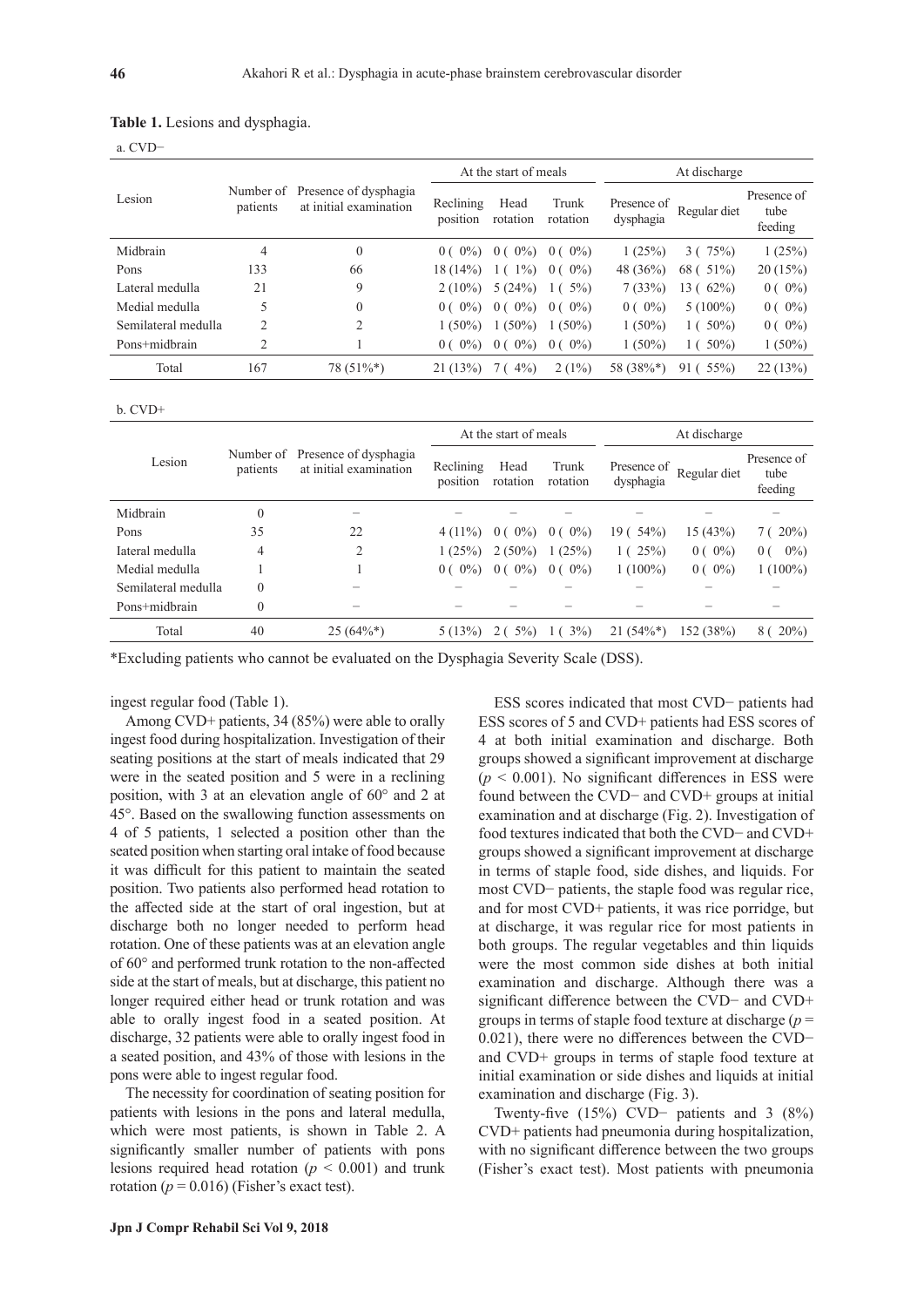|                |                            | Pons      | Lateral medulla | p value* |
|----------------|----------------------------|-----------|-----------------|----------|
| Reclining      | Necessary<br>Not necessary | 22<br>146 | 22              | 0.589    |
| Head rotation  | Necessary<br>Not necessary | 167       | 18              | < 0.001  |
| Trunk rotation | Necessary<br>Not necessary | 168       | 23              | 0.016    |

\*Fisher's exact test.





No significant differences in ESS were found between the CVD− and CVD+ groups at initial examination and at discharge (Mann-Whitney *U* test). Both groups showed a significant improvement at discharge  $(p < 0.001)$  (Wilcoxon signed-rank test).

(12 patients) were diagnosed at admission, and pneumonia during the period of no oral feeding was also noted in 9 patients. Investigation of the lesion sites of patients with pneumonia on admission indicated the pons and the region from the pons to the midbrain. The onset of pneumonia after the start of oral ingestion was seen in 3 CVD− patients. Based on VF findings in one patient, VE findings in another patient, and clinical determination in a third patient, oral intake was permissible. Among CVD+ patients, the one who developed pneumonia after starting oral intake performed direct training based on the results of VE assessment (Table 3). No patients experienced repeated onset of pneumonia during hospitalization. Although GCS at admission for all patients was  $14.0 \pm$ 2.6, patients diagnosed with pneumonia at admission had a GCS of  $10.1 \pm 4.6$ , which was significantly lower than that of patients without pneumonia who had a GCS of  $14.2 \pm 2.4$  (mean  $\pm$  SD) ( $p < 0.001$ ).

FIM scores indicated that CVD− patients experienced significant improvement in the motor and cognition subscales ( $p < 0.001$ ). For CVD+ patients,

**Table 3.** Pneumonia during hospitalization.

|                                      | $CVD CVD+$ |  |
|--------------------------------------|------------|--|
| At admission                         |            |  |
| Buring the period of no oral feeding |            |  |
| Aspiration after vomiting            |            |  |
| After the start of oral ingestion    |            |  |
| Total                                | つう         |  |

only motor items on the FIM showed a significant improvement at discharge ( $p < 0.001$ ). No significant improvement was seen in cognition item scores. Although there were no significant improvements in the motor item scores at initial examination for either the CVD− or CVD+ groups, the motor score at discharge  $(p = 0.005)$  and cognition scores at initial examination ( $p = 0.040$ ) and at discharge ( $p = 0.004$ ) were significantly higher for CVD− patients (Table 4).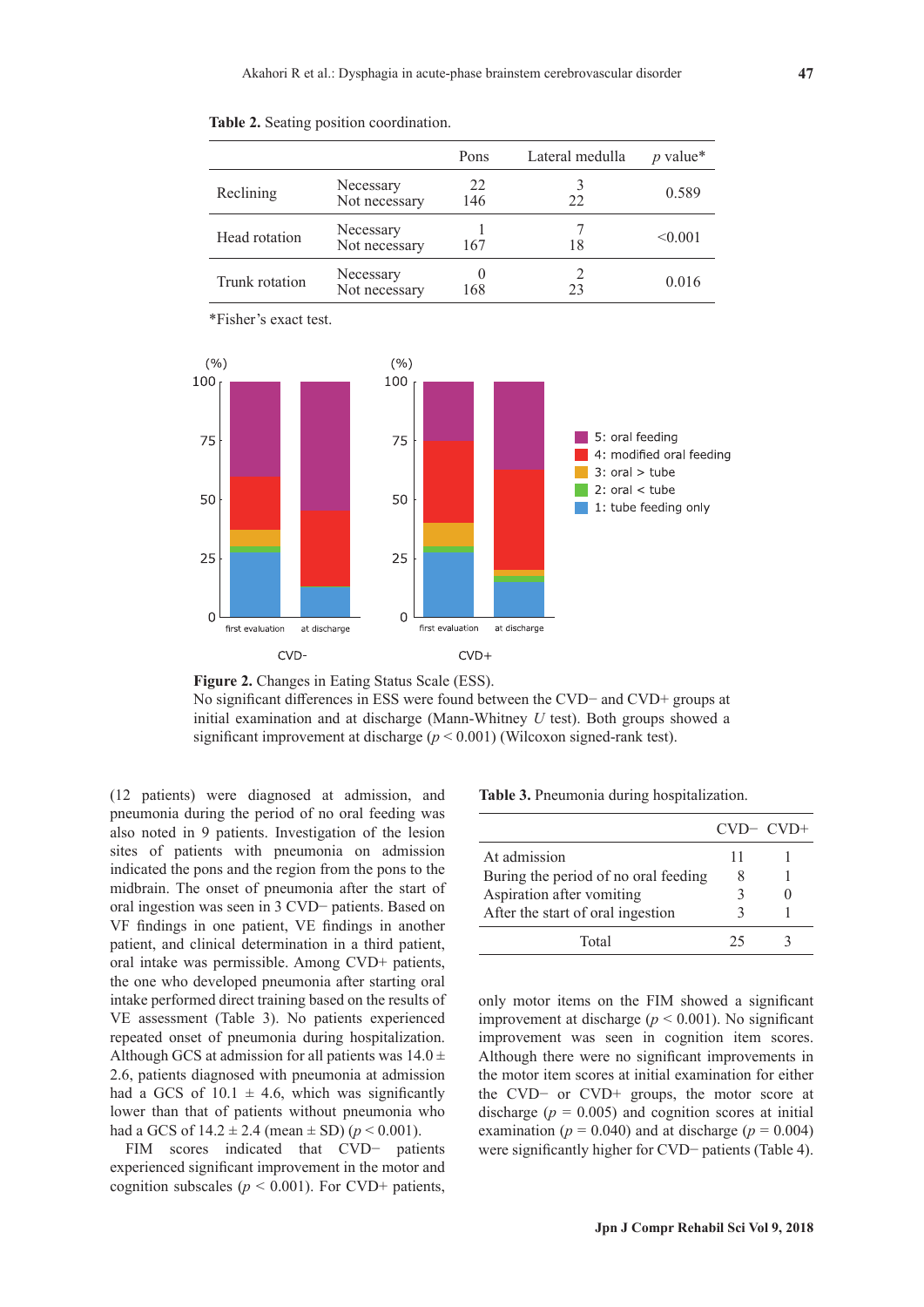



a. staple food. b. side dishes. c. liquids.

Although there were no differences between the CVD− and CVD+ groups in terms of staple food texture, side dishes or liquids at initial examination, there was a significant difference between the groups in staple food texture at discharge ( $p = 0.021$ ) (Mann– Whitney *U* test). There was a significant improvement at discharge in staple food ( $p <$ 0.001), side dishes (*p* < 0.001), and liquids (*p* < 0.001) in the CVD− group, and in staple food ( $p = 0.013$ ), side dishes ( $p = 0.006$ ), and liquids ( $p = 0.033$ ) in the CVD+ group (Wilcoxon signed-rank test).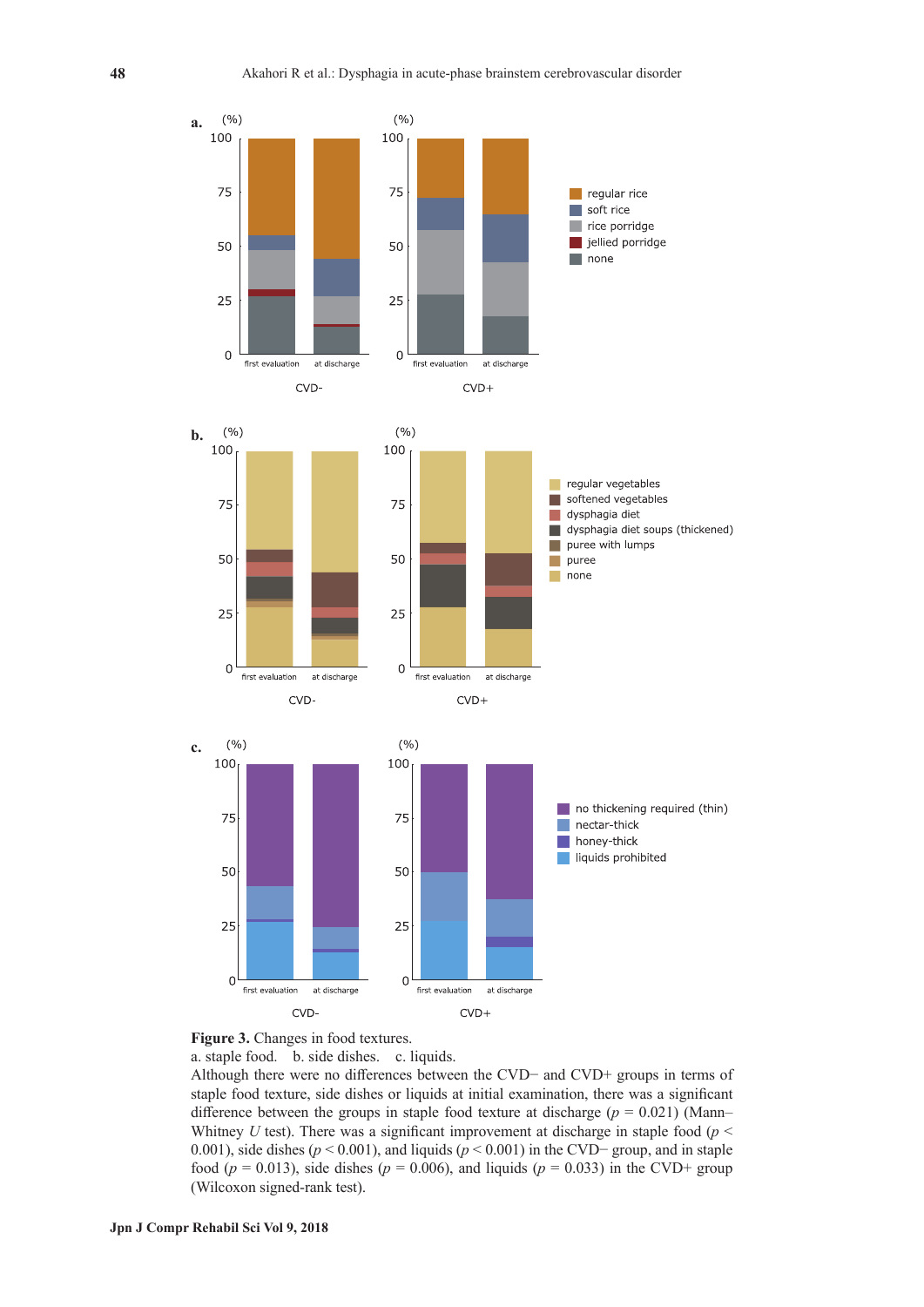|                   | $CVD-$      |              | $CVD+$      |              |  |
|-------------------|-------------|--------------|-------------|--------------|--|
|                   | At initial  | At discharge | At initial  | At discharge |  |
| Motor <i>item</i> | $44(13-91)$ | $79(13-91)$  | $31(13-91)$ | $62(13-91)$  |  |
| Cognitive item    | $34(5-35)$  | $35(5-35)$   | $28(.5-35)$ | $29(5-35)$   |  |
|                   |             |              |             |              |  |

**Table 4.** Changes in Functional Independence Measure (FIM) .

Median (minimum-maximum).

# **Discussion**

Pons are usually the most affected location among patients with acute-phase brainstem cerebrovascular disorders [16-18]. Similarly, 81% of the patients in this study showed pons lesions. A total of 51% of CVD− patients and 64% of CVD+ patients at initial examination had dysphagia in the acute stage. No previous studies have compared patients with a history of CVD with those without such history. The results of the present study indicated that while there was a higher percentage of patients with dysphagia who were CVD+, the difference was not statistically significant, and the percentage was similar to that reported in previous studies [4-6, 8]. Although 38% of CVD− patients and 54% of CVD+ patients still had dysphagia at discharge, 87% of CVD− patients and 80% of CVD+ patients were able to orally ingest three daily meals. Investigation of food texture indicated that CVD− patients had satisfactory results only for staple food at discharge. However, regardless of whether the patients had a history of cerebrovascular disorders in sites other than the brainstem, if their swallowing function was at the same level at the initial assessment, then they were able to regain nearly the same degree of swallowing function. One study reported that 11 out of 30 (37%) CVD− patients who were admitted to hospital on average 23 days following pons infarction were able to eat normal meals by discharge [16]. In the present study, 51% of CVD− patients with pons lesions and 62% with lateral medullar lesions regained the ability to eat normal meals by discharge. At our hospital, if a physiatrist requires a VF and/or VE assessment of swallowing function, then the assessment and training for deglutition is provided under the supervision of a speech–language–hearing therapist. In addition, speech–language–hearing therapists or nurses can request that such testing be conducted by a physiatrist [19]. The fact that such a system is in place may account for the favorable outcomes achieved. Moreover, 20% of all patients undergo swallowing function assessments using VF and/or VE during their hospitalization, indicating that appropriate assessments are being conducted on several patients with acute-phase brainstem cardiovascular disorders, even if a detailed examination using VF or VE is not specifically conducted.

Seating position coordination is a technique that is commonly used in cases of dysphagia. The reclining position is commonly used when there is poor bolus transport from the oral cavity to the pharynx because this position makes it less likely that the patient will aspirate the food bolus. Also, to ensure that the patient passes the food bolus on the non-affected side in cases in which paralysis of the pharyngeal region has led to bilateral differences in swallowing function, head rotation to the affected side results in a narrowing of the piriform sinus on the affected side, which in turn makes it more likely for the food bolus to be transported on the non-affected side [13]. However, when the reclining position and head rotation are used in combination, head rotation alone often fails to ensure that the food bolus will pass along the non-affected side. In such patients, trunk rotation toward the nonaffected side is also performed to ensure that the food bolus passes along the non-paralyzed side [13, 20]. Because the effectiveness of this varies from patient to patient, we utilize the reclining position, head rotation, and trunk rotation when the results of VE and VF assessments suggest that these techniques will be effective.

Although we have been unable to find any previous report on the elevation angle used during oral intake of food in dysphagia associated with brainstem cerebrovascular disorders, the reclining position was used at the start of oral intake of meals with 21 CVD− patients and 5 CVD+ patients when it was determined that it would be effective in the present study. In addition, head rotation was effective in 7 CVD− patients and 2 CVD+ patients. The food bolus is normally likely to pass along the non-affected side, but in cases of medullar lesion, it is likely to pass either on the affected side or on the non-affected side of the pharyngeal region during the symptomatic phase [21, 22]. In the present study, 2 CVD− patients were instructed to perform head rotation toward the nonaffected side to ensure that the food bolus would pass along the affected side. Moreover, a significantly smaller number of patients with pons lesions compared with lateral medullar lesions required head rotation or trunk rotation to ensure that the food bolus would pass along only one side of the pharyngeal region. Dysphagia associated with brainstem cerebrovascular disorders is thought to have two mechanisms: one is pseudobulbar paralysis, in which the corticobulbar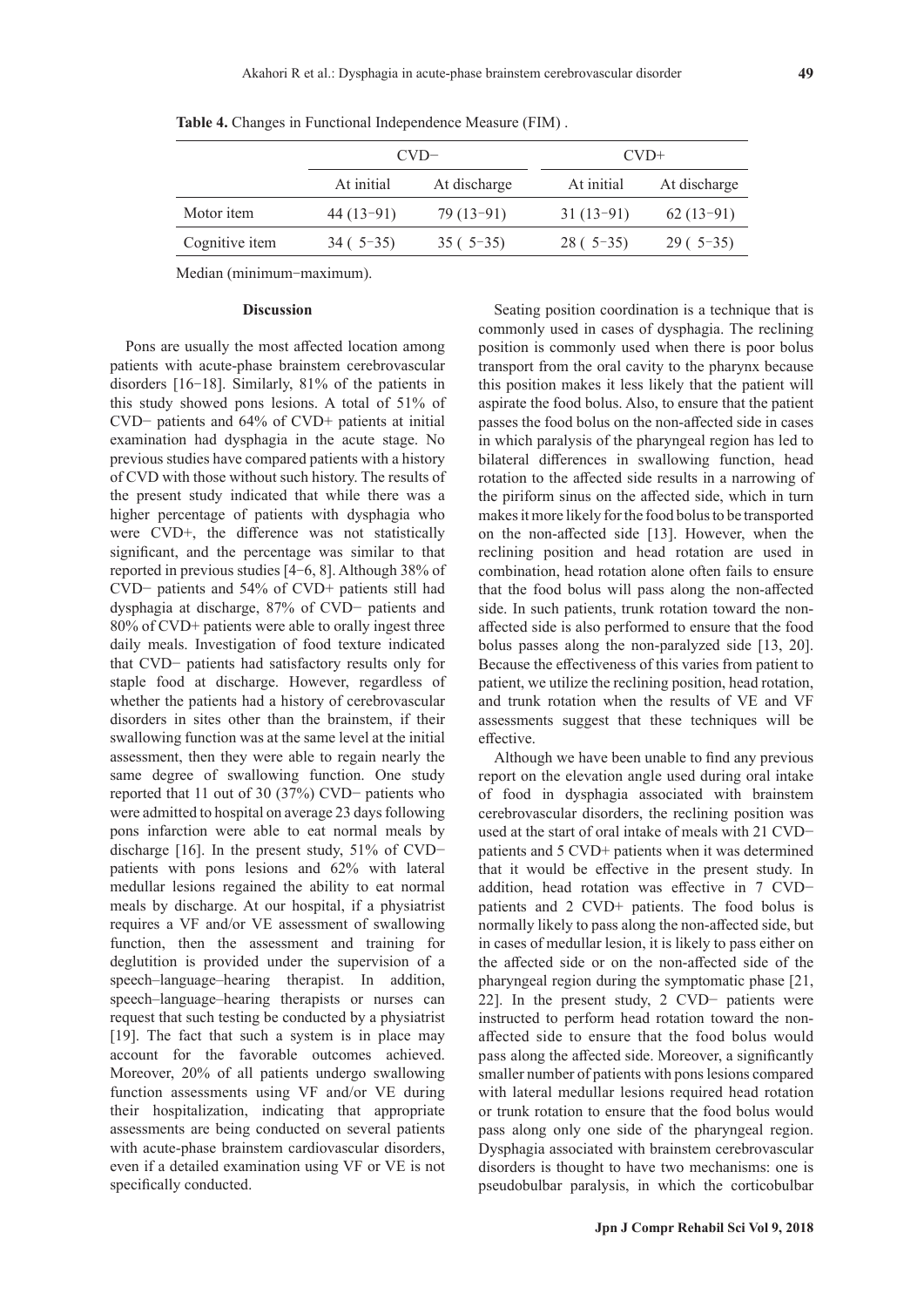tract is damaged, and the other is bulbar paralysis, in which the swallowing center is damaged. In patients with pontine lesions, dysphagia is caused by damage to the corticobulbar tract, which may account for the fact that few patients with bilateral differences in paralysis of the pharyngeal region require head rotation.

In the present study, 28 (14%) patients had pneumonia during hospitalization, which is similar to that reported by Meng et al. (11%) [2]. Patients with pneumonia at admission had lesions either in the pons or in the region extending from the pons to the midbrain. Damage to the pons and midbrain causes damage to the ascending reticular activating system, which in turn leads to disturbance of consciousness and micro-aspiration, both of which influence the onset of pneumonia. Because patients with pneumonia at admission had significantly lower scores for attitude level, it can be surmised that disturbance of consciousness had some effect on pneumonia discovered at admission. Toda et al. [19] reported that 23% of patients with acute-phase cerebrovascular disorders who developed pneumonia during hospitalization contracted the disease during the period when the oral intake of food was suspended. We also found that 32% of CVD− patients and 33% of CVD+ patients experienced pneumonia during the period when the oral intake of food was suspended, which indicated that it is extremely important to take measures to prevent pneumonia during this period. Specific prevention measures for pneumonia would include proactive oral care and the prevention of backflow in the enteral feeding tube.

It is only natural that CVD− patients would display a satisfactory level of activities of daily living. Based on the results of the present study, it is possible for CVD+ patients to achieve the same level of improvement in swallowing function as the CVD− patients. Thus, we believe that the approach taken for dysphagia associated with brainstem cerebrovascular disorders is important.

One limitation of this study is that it is a retrospective study. Another is the fact that because there is no control group, the extent to which interventions, such as rehabilitation and seating position coordination, are effective for dysphagia remains unclear. We believe that there is a need for a prospective study of this issue and investigations with control groups. Nevertheless, the present study is particularly useful because it is the first to describe, in detail, the food textures and management of dysphagia in patients with acute-phase brainstem cerebrovascular disorders.

In conclusion, our investigation of patients with acute-phase brainstem cerebrovascular disorders indicated that dysphagia was present in 51% of CVD− patients and 64% of CVD+ patients and that significant improvement was achieved at discharge. At the start of oral intake, reclining was used for seating position coordination in conjunction with head rotation and/or trunk rotation. Head rotation and trunk rotation were used in more patients with lateral medullar lesions than with pontine lesions. The onset of pneumonia during hospitalization was found in 14% of patients, and the results indicated that it might be possible to achieve the same degree of improvement in swallowing function in CVD+ patients as in CVD− patients.

# **References**

- 1. Barer DH. The natural history and functional consequences of dysphagia after hemispheric stroke. J Neurol Neurosurg Psychiat 1989; 52: 236-41.
- 2. Meng NH, Wang TG, Lien IN. Dysphagia in patients with brainstem stroke: incidence and outcome. Am J Phys Med Rehabil 2000; 79: 170-5.
- 3. Kim JS, Kim J. Pure midbrain infarction: clinical, radiologic, and pathophysiologic findings. Neurology 2005; 64: 1227-32.
- 4. Schmahmann JD, Ko R, MacMore J. The human basis pontis: motor syndromes and topographic organization. Brain 2004; 127: 1269-91.
- 5. Lapa S, Luger S, Pfeilschifter W, Henke C, Wagner M, Foerch C. Predictors of dysphagia in acute pontine infarction. Stroke 2017; 48: 1397-9.
- 6. Kim JS. Pure lateral medullary infarction: clinicalradiological correlation of 130 acute, consecutive patients. Brain 2003; 126: 1864-72.
- 7. Kameda W, Kawanami T, Kurita K, Daimon M, Kayama T, Hosoya T, et al. Lateral and medial medullary infarction: a comparative analysis of 214 patients. Stroke 2004; 35: 694-9.
- 8. Flowers HL, Skoretz SA, Streiner DL, Silver FL, Martino R. MRI-based neuroanatomical predictors of dysphagia after acute ischemic stroke: a systematic review and metaanalysis. Cerebrovasc Dis 2011; 32: 1-10.
- 9. Kurono H, Uesaka Y, Kunimoto M, Imafuku I. The correlation between dysphagia and involvement of the ambiguous nucleus on MRI in acute-phase lateral medullary syndrome. Clin Neurol 2006; 46: 461-6. Japanese.
- 10. Shaker R, Kern M, Bardan E, Taylor A, Stewart ET, Hoffmann RG, et al. Augmentation of deglutitive upper esophageal sphincter opening in the elderly by exercise. Am J Physiol 1997; 272: G1518-22.
- 11. Logemann JA. Evaluation and treatment of swallowing disorder. 2nd ed. Austin: PRO-ED; 1998.
- 12. Onogi K, Saitoh E, Kondo I, Ozeki M, Kagaya H. Immediate effectiveness of balloon dilatation therapy for patients with dysphagia due to cricopharyngeal dysfunction. Jpn J Compr Rehabil Sci 2014; 5: 87-92.
- 13. Kagaya H, Inamoto Y, Okada S, Saitoh E. Body positions and functional training to reduce aspiration in patients with dysphagia. JMAJ 2011; 54: 35-8.
- 14. Baba M, Saitoh E, Takeda S, Onogi K. Swallowing evaluation for accommodation of oral feeding. Sogo